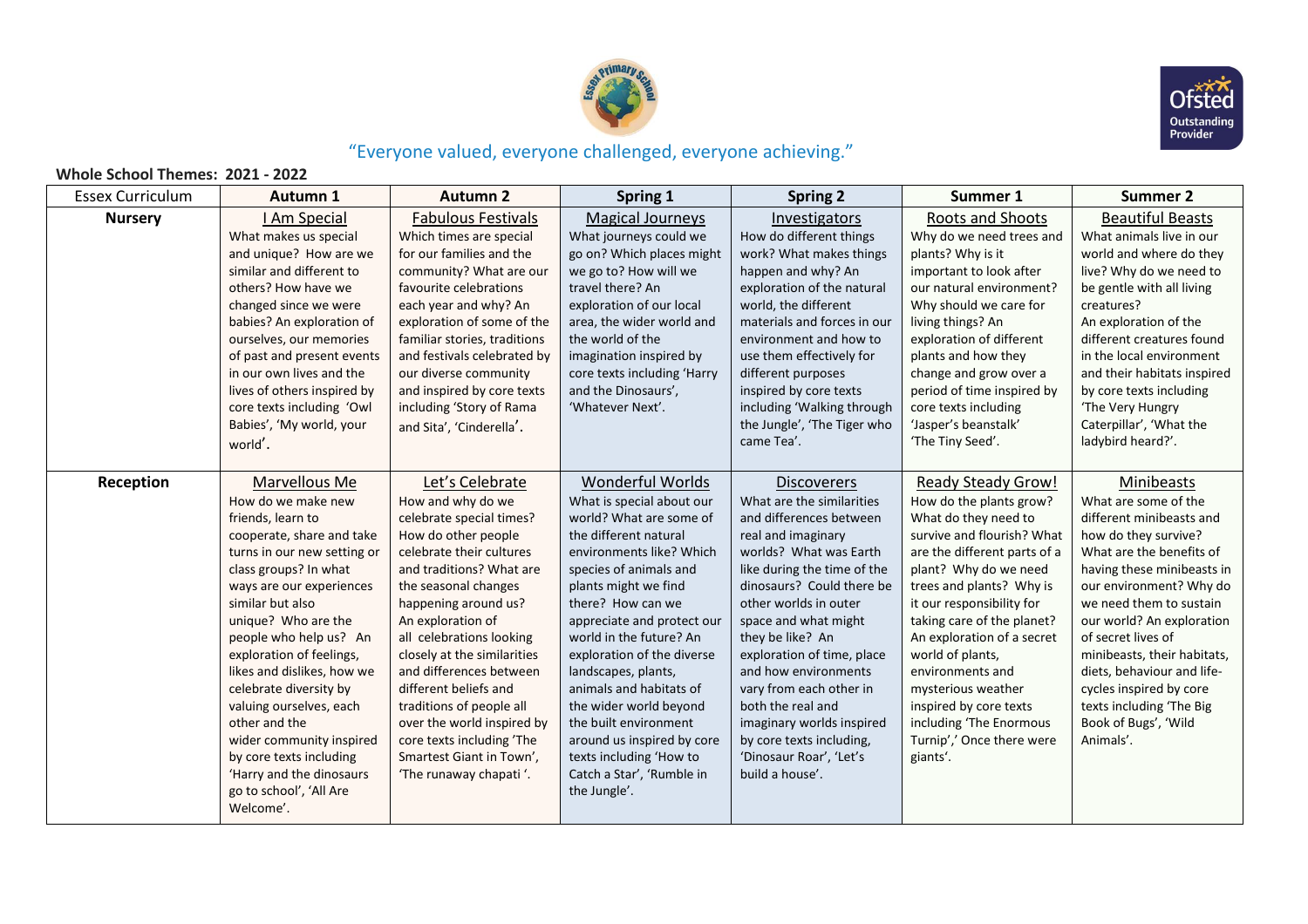| Year 1<br>(Please click the link<br>above to gain access<br>to the Year 1<br><b>Curriculum Map)</b>            | I Am Enough<br>Who are we? What makes us human? How are we<br>different from each other? How are we shaped by<br>where we live and our life stories? An exploration of<br>our bodies, senses, feelings and emotions; the key<br>characteristics that connect and distinguish us from<br>each other; where and how we live in Newham today.<br><b>Erasmus project - Unblocking Limits Together</b>                                                                                                                                                                                                                                               | <b>Toy Story</b><br>How are our lives different from people in the past?<br>What would life look like in the future? What has been<br>passed on to us and how has this shaped our lives? How<br>will we affect the future? An exploration of our oral,<br>written and material sources of history; the concept of<br>"long ago"; the inventions, innovations, changes to<br>society and the world made by the Victorians for better<br>and worse.                                                                                                                                                                                        | <b>Wondrous Worlds</b><br>What is imagination? How does our experience,<br>knowledge and understanding of the real world and<br>living things, enable us to use our brains and senses to<br>create new worlds and ideas? How can we appreciate<br>and protect our world in the future?<br>An exploration of real and imaginary worlds; contrasting<br>beings, environments, climate, weather and eco-<br>systems; conservation and the need to protect all living<br>things.<br><b>Erasmus project - Unblocking Limits Together</b>                                                   |
|----------------------------------------------------------------------------------------------------------------|-------------------------------------------------------------------------------------------------------------------------------------------------------------------------------------------------------------------------------------------------------------------------------------------------------------------------------------------------------------------------------------------------------------------------------------------------------------------------------------------------------------------------------------------------------------------------------------------------------------------------------------------------|------------------------------------------------------------------------------------------------------------------------------------------------------------------------------------------------------------------------------------------------------------------------------------------------------------------------------------------------------------------------------------------------------------------------------------------------------------------------------------------------------------------------------------------------------------------------------------------------------------------------------------------|---------------------------------------------------------------------------------------------------------------------------------------------------------------------------------------------------------------------------------------------------------------------------------------------------------------------------------------------------------------------------------------------------------------------------------------------------------------------------------------------------------------------------------------------------------------------------------------|
| Year <sub>2</sub><br>(Please click the link<br>above to gain access<br>to the Year 2<br><b>Curriculum Map)</b> | <b>Inspirational People</b><br>What does it mean to be inspirational or inspired? Who<br>or what inspires us and why? What ambitions and<br>dreams do we have and how could they be realised?<br>What needs to be changed in the world?<br>An exploration of some of the inspirational people who<br>have made a lasting contribution towards creating a<br>better world; the characteristics, achievements,<br>attitudes and values that make them special.<br><b>Erasmus project - Unblocking Limits Together</b>                                                                                                                             | London Lives<br>What is the importance of London? Why is London so<br>special? How did the Great Fire of London start? What<br>caused the fire and why did it get so bad? Who were<br>and are Londoners? How has London changed? How and<br>why has it become one of the greatest cities in the<br>world?<br>An exploration of the history, culture, people and<br>landmarks that make London so unique; human and<br>physical life in London now and in the future.<br><b>Erasmus project - Unblocking Limits Together</b>                                                                                                              | <b>Other Worlds</b><br>How many worlds are there? What is Earth? What<br>makes up our world? What are fantasy worlds?<br>An exploration of Earth's physical features, landforms,<br>continents, oceans, mountains, rivers; space; materials<br>and their properties; invented worlds - the art of<br>imaginative world building through language and the<br>creative arts; magical beings and lands, fairy tales and<br>the concept "far, far away".                                                                                                                                  |
| Year 3<br>(Please click the link<br>above to gain access<br>to the Year 3<br><b>Curriculum Map)</b>            | Remarkable Journeys<br>Why do people and animals make extraordinary<br>journeys across the continents and oceans of the world?<br>What are the reasons why people go on voyages? Why<br>is life called a journey? Who was Ignatius Sancho and<br>why is his life journey important in British black history?<br>An exploration of the different kinds of amazing<br>journeys in our world including physical movement and<br>change; forced and voluntary migration; historical and<br>personal voyages of self-discovery; historical and life<br>journeys - growing up and getting old.<br><b>Erasmus project - Unblocking Limits Together</b> | <b>Time Travellers</b><br>What would it be like to travel back in time to the Stone<br>Age? Why do we call it the 'Stone age'? Studying the<br>evolution of human life has brought us to appreciate the<br>commodities that we enjoy today. Life has developed in<br>unimaginable ways and as we venture through the Stone<br>age period, we discover the very first technologies<br>invented by humans, such as fire and tools, that have<br>come to shape the modern world that we live in today.                                                                                                                                      | <b>Thames Stories</b><br>What is migration? Why do humans migrate? What are<br>the advantages and disadvantages of migrating to<br>another country? What countries were in the British<br>rule? How does war impact a country and its people?<br>On our journey with the Windrush generation, we<br>explore the complexities of migration and the long term<br>challenges that come with this. We empathise with<br>those who made sacrifices to serve for the country and<br>rebuild the empire from a war that left Britain damaged.                                                |
| Year 4<br>(Please click the link<br>above to gain access<br>to the Year 4<br><b>Curriculum Map)</b>            | <b>East Meets West</b><br>What would it have been like to have lived during an<br>early civilisation? How would life be different? What<br>would be the same?<br>An exploration of early Islamic civilisation in contrast<br>with British history: the expansion of Islam: the<br>significance of early Bagdad: the impact of early Islamic<br>inventions and discoveries; how Islamic civilisation has<br>influenced our culture and ideas as well as the key<br>individuals that studied at the House of Wisdom also<br>known as the Grand Library of Baghdad.                                                                                | Invaders<br>What was it like to live during the Roman times? What<br>does 'empire' mean? How did the Romans feel when<br>they invaded other countries? How would it feel waiting<br>for an imminent volcanic eruption? Why was Mount<br>Vesuvius a potential threat to Roman society? What was<br>Britain like at the time when the Romans invaded?<br>An exploration of life during the Roman empire and<br>what happened when the full might of the Roman army<br>landed in ancient Britain. How its legacy of innovations<br>in engineering, culture, language and laws has changed<br>Britain and shaped the world we live in today. | Amazonia<br>How does climate affect different regions of our world?<br>What would it feel like to live in the Amazon Rainforest?<br>How different would life be there in comparison to<br>home? With the threat of global warming and pollution<br>levels rising, what can we learn from the changing story<br>of the Amazon Rainforest and the impact of climate<br>changes, weather conditions on its future? An<br>investigation into how the human race is changing the<br>world for better and for worse; and what we, as<br>individuals, can do to respond in sustainable ways. |